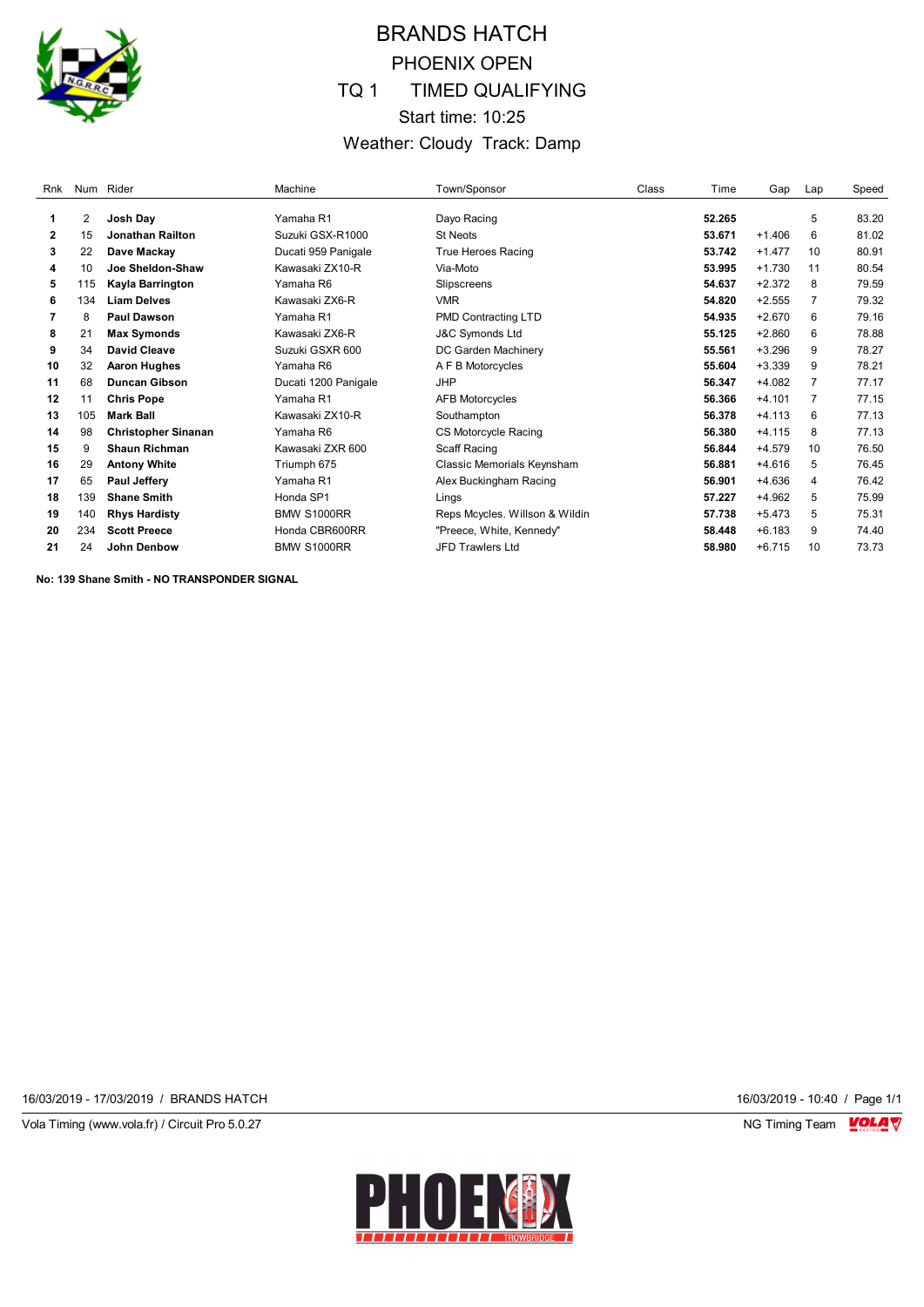

Lap Time

 Aaron Hughes **START** 

 **59.386 58.254 56.540** 57.161 57.282 2:53.975 58.422 **55.604**

 Antony White **START** 

> **59.880 57.671 56.881** 57.750

 Chris Pope START

> **58.624 57.530** 57.678 58.406 2:25.799 **56.366**

 Christopher Sinanan **START** 

 **59.264 58.520** 59.095 **56.659 56.380** 57.083 56.743

 $\overline{1}$ 

# BRANDS HATCH PHOENIX OPEN

## TQ 1 TIMED QUALIFYING LAP TIMES

Time

 **56.832 55.472 55.104 54.446** 55.166 3:38.901

| Lap | Time         |
|-----|--------------|
|     |              |
|     | Dave Mackay  |
|     | <b>START</b> |
| 1   |              |
| 2   | 56.832       |
| 3   | 55.472       |
| 4   | 55.104       |
| 5   | 54.446       |
| 6   | 55.166       |
| 7   | 3:38.901     |
| 8   | 53.742       |
| 9   | 53.940       |
|     |              |

| 8  | 53.742       |
|----|--------------|
| 9  | 53 940       |
| 10 | 54 318       |
|    |              |
|    |              |
|    |              |
|    | David Cleave |
|    | <b>START</b> |
| 1  |              |
| 2  | 57.568       |

| 1              |        |
|----------------|--------|
| $\overline{2}$ | 57.568 |
| 3              | 58.782 |
| 4              | 56.982 |
| 5              | 56.187 |
| 6              | 58.043 |
| 7              | 56.768 |
| 8              | 55.953 |
| 9              | 55.561 |

| Duncan Gibson |          |  |  |  |
|---------------|----------|--|--|--|
| <b>START</b>  |          |  |  |  |
| 1             |          |  |  |  |
| 2             | 1:00.330 |  |  |  |
| 3             | 1:00.630 |  |  |  |
| 4             | 57.359   |  |  |  |
| 5             | 56.574   |  |  |  |
| 6             | 56.834   |  |  |  |
|               | 56.347   |  |  |  |

|   | Joe Sheldon-Shaw |
|---|------------------|
|   | <b>START</b>     |
|   |                  |
| 2 | 56.592           |
| 3 | 55.690           |
|   | 56 855           |

| Lap | Time   |
|-----|--------|
|     |        |
| 5   | 56.314 |
| 6   | 54.524 |
| 7   | 54 975 |
| 8   | 54.762 |
| 9   | 54.363 |
| 10  | 54.009 |
| 11  | 53.995 |

| John Denbow  |          |  |  |  |
|--------------|----------|--|--|--|
| <b>START</b> |          |  |  |  |
| 1            |          |  |  |  |
| 2            | 1:03.933 |  |  |  |
| 3            | 1:01.705 |  |  |  |
| 4            | 1:01.175 |  |  |  |
| 5            | 1:00.837 |  |  |  |
| 6            | 1:02 767 |  |  |  |
| 7            | 1:00.896 |  |  |  |
| 8            | 1:00.630 |  |  |  |
| 9            | 59.299   |  |  |  |
| 10           | 58.980   |  |  |  |
|              |          |  |  |  |

| Jonathan Railton |        |  |  |  |
|------------------|--------|--|--|--|
|                  | START  |  |  |  |
| 1                |        |  |  |  |
| 2                | 57.460 |  |  |  |
| 3                | 55.514 |  |  |  |
| 4                | 54.907 |  |  |  |
| 5                | 55.018 |  |  |  |
| 6                | 53.671 |  |  |  |

| Josh Day     |          |  |
|--------------|----------|--|
| <b>START</b> |          |  |
| 1            |          |  |
| 2            | 53.389   |  |
| 3            | 53.057   |  |
| 4            | 3:19.789 |  |
| 5            | 52.265   |  |

| Kayla Barrington |  |
|------------------|--|
| <b>START</b>     |  |

| 16/03/2019 - 17/03/2019 / BRANDS HATCH | 16/03/2019 - 10:42 / Page 1/2 |  |
|----------------------------------------|-------------------------------|--|
|                                        |                               |  |

Vola Timing (www.vola.fr) / Circuit Pro 5.0.27 NG Timing Team VOLA V

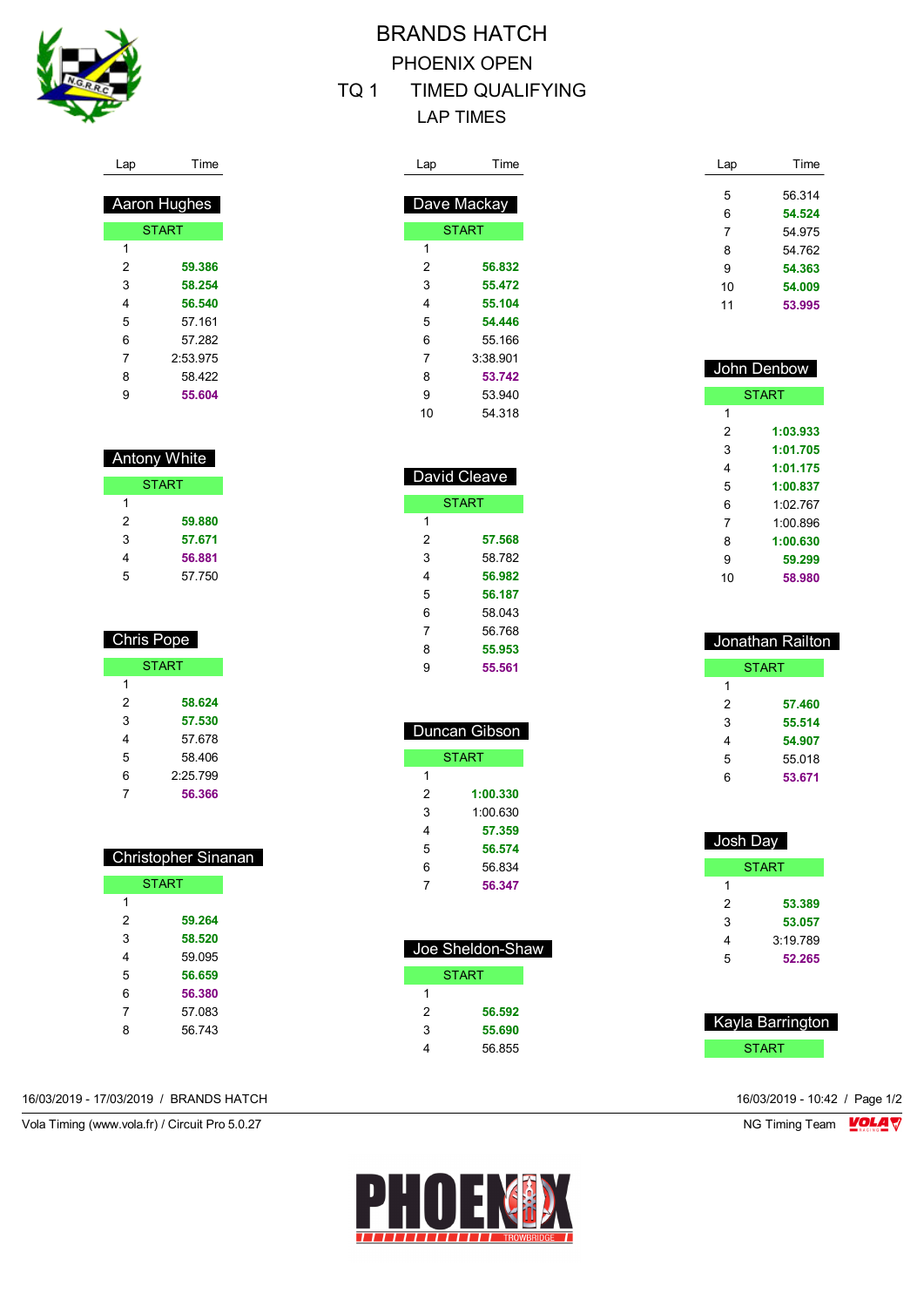#### BRANDS HATCH PHOENIX OPEN TQ 1 TIMED QUALIFYING LAP TIMES

| Lap | Time     |
|-----|----------|
|     |          |
| 1   |          |
| 2   | 57.658   |
| 3   | 57.000   |
| 4   | 58.192   |
| 5   | 56.591   |
| 6   | 3:13.042 |
| 7   | 55.291   |
| 8   | 54.637   |
|     |          |

| <b>Liam Delves</b> |        |  |  |  |  |  |
|--------------------|--------|--|--|--|--|--|
| <b>START</b>       |        |  |  |  |  |  |
| 1                  |        |  |  |  |  |  |
| 2                  | 58.941 |  |  |  |  |  |
| 3<br>57.320        |        |  |  |  |  |  |
| 4<br>55.952        |        |  |  |  |  |  |
| 5                  | 55.931 |  |  |  |  |  |
| 6                  | 56.072 |  |  |  |  |  |
| 7                  | 54.820 |  |  |  |  |  |

| Mark Ball    |          |  |  |  |  |  |
|--------------|----------|--|--|--|--|--|
| <b>START</b> |          |  |  |  |  |  |
| 1            |          |  |  |  |  |  |
| 2            | 1:00.196 |  |  |  |  |  |
| 3            | 56.835   |  |  |  |  |  |
| 4            | 56.378   |  |  |  |  |  |
| 5            | 57.557   |  |  |  |  |  |
| 6            | 56 746   |  |  |  |  |  |

| <b>Max Symonds</b> |          |  |  |  |  |
|--------------------|----------|--|--|--|--|
| <b>START</b>       |          |  |  |  |  |
| 1                  |          |  |  |  |  |
| 2                  | 57.714   |  |  |  |  |
| 3                  | 56.054   |  |  |  |  |
| 4                  | 59 373   |  |  |  |  |
| 5                  | 4:03.497 |  |  |  |  |
| 6                  | 55.125   |  |  |  |  |

| Paul Dawson  |         |  |  |  |  |
|--------------|---------|--|--|--|--|
| <b>START</b> |         |  |  |  |  |
| 1            |         |  |  |  |  |
| 2            | 58.826  |  |  |  |  |
| 3            | 3.18084 |  |  |  |  |
| 4            | 55.152  |  |  |  |  |
| 5            | 54.935  |  |  |  |  |
| հ            | 55 028  |  |  |  |  |
|              |         |  |  |  |  |



| Time   | Lap |  |
|--------|-----|--|
| 59.395 | 2   |  |
| 56.901 | 3   |  |
| 56.929 | 4   |  |
|        |     |  |

| <b>Rhys Hardisty</b> |          |  |  |  |  |  |
|----------------------|----------|--|--|--|--|--|
| START                |          |  |  |  |  |  |
| 1                    |          |  |  |  |  |  |
| 2                    | 1:00.176 |  |  |  |  |  |
| 3                    | 59.252   |  |  |  |  |  |
| 4                    | 57.738   |  |  |  |  |  |
| 5                    | 58 176   |  |  |  |  |  |

| <b>Scott Preece</b> |          |  |  |  |  |  |
|---------------------|----------|--|--|--|--|--|
| <b>START</b>        |          |  |  |  |  |  |
| 1                   |          |  |  |  |  |  |
| 2                   | 1:00.190 |  |  |  |  |  |
| 3                   | 58.717   |  |  |  |  |  |
| 4                   | 59 972   |  |  |  |  |  |
| 5                   | 1:00 078 |  |  |  |  |  |
| 6                   | 59 366   |  |  |  |  |  |
| 7                   | 58.448   |  |  |  |  |  |
| 8                   | 58.859   |  |  |  |  |  |
| 9                   | 59 042   |  |  |  |  |  |

| Shane Smith   |        |  |  |  |  |
|---------------|--------|--|--|--|--|
| START         |        |  |  |  |  |
| 1             |        |  |  |  |  |
| 2<br>59.148   |        |  |  |  |  |
| 3<br>4:35.895 |        |  |  |  |  |
| 4             | 58.473 |  |  |  |  |
| 5             | 57.227 |  |  |  |  |

| <b>Shaun Richman</b> |        |  |  |  |  |
|----------------------|--------|--|--|--|--|
| <b>START</b>         |        |  |  |  |  |
| 1                    |        |  |  |  |  |
| 2                    | 59.821 |  |  |  |  |
| 3                    | 59.551 |  |  |  |  |
| 4                    | 59.320 |  |  |  |  |
| 5                    | 58.868 |  |  |  |  |
| 6                    | 57.496 |  |  |  |  |
| 7                    | 57.664 |  |  |  |  |
| 8                    | 58 611 |  |  |  |  |
| 9                    | 56.844 |  |  |  |  |
| 10                   | 57 117 |  |  |  |  |

16/03/2019 - 17/03/2019 / BRANDS HATCH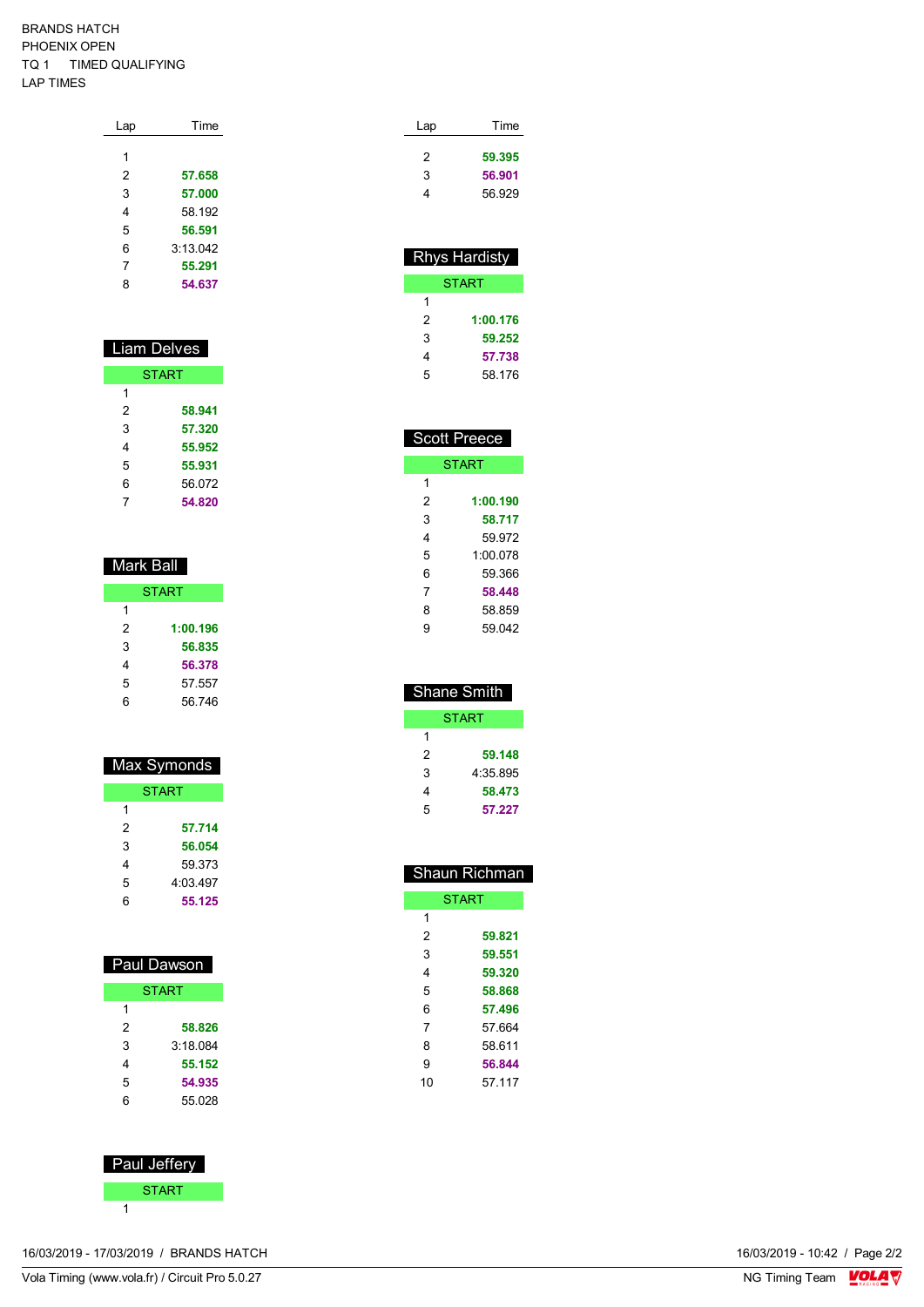

## BRANDS HATCH PHOENIX OPEN RACE 11 ROUND 1 & 2 - RACE 1 STARTING GRID

11 Laps = 13.288 Km



16/03/2019 - 17/03/2019 / BRANDS HATCH 16/03/2019 - 10:45 / Page 1/1

Vola Timing (www.vola.fr) / Circuit Pro 5.0.27 NG Timing Team NG Timing Team NG Timing Team NG Timing Team NG

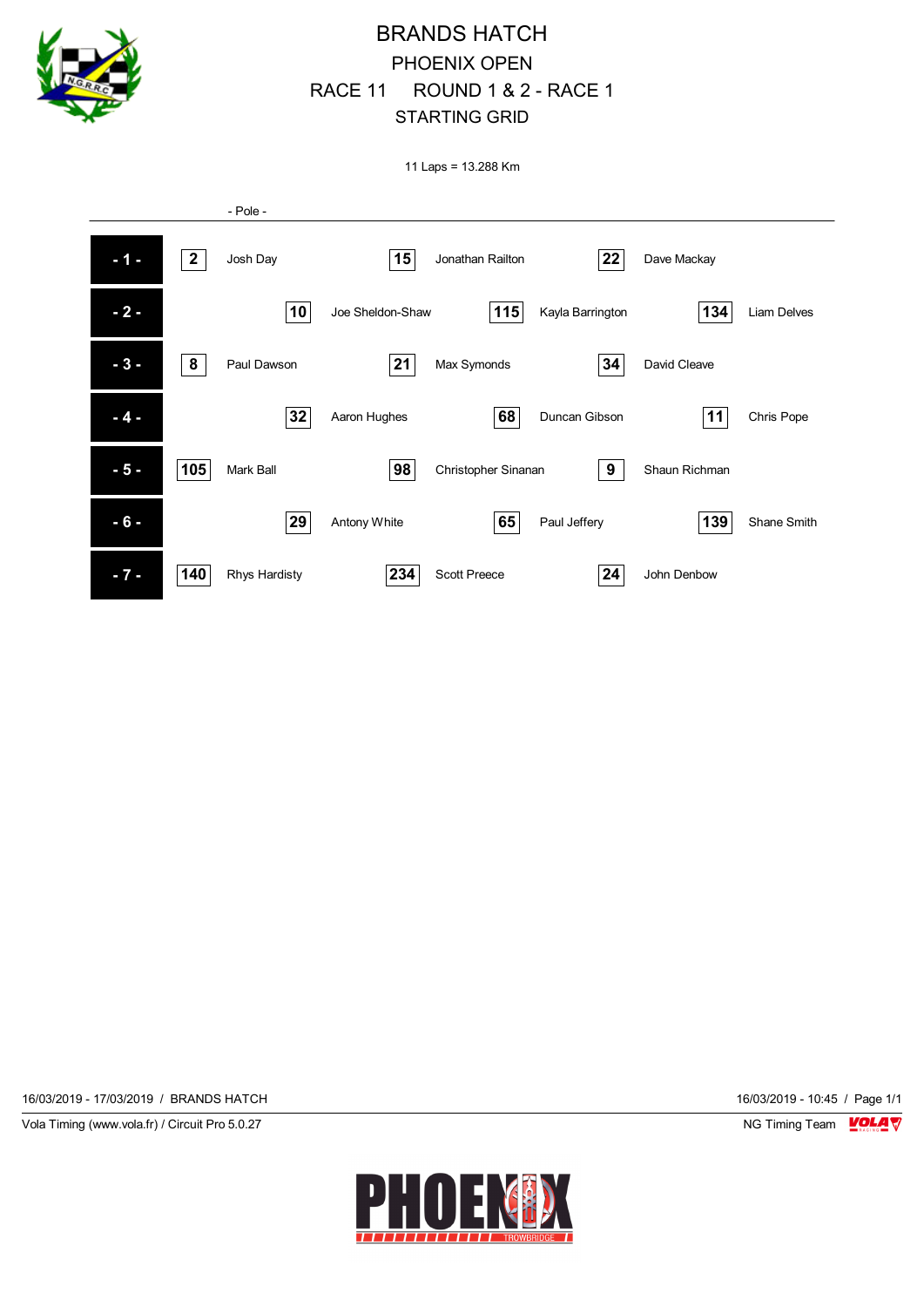

# BRANDS HATCH PHOENIX OPEN RACE 11 ROUND 1 & 2 - RACE 1 Start time:cloudy 13:50 Distance: 13.288 miles Weather: Track: Dry

| Rnk         |     | Num Rider                     | Machine              | Town/Sponsor                   | Laps | Time      | Gap       | Speed | B.Lap  | Average |
|-------------|-----|-------------------------------|----------------------|--------------------------------|------|-----------|-----------|-------|--------|---------|
|             | 2   | Josh Day                      | Yamaha R1            | Dayo Racing                    | 11   | 9:24.056  |           | 86.16 | 50.472 | 84.80   |
| 1           |     |                               |                      |                                |      |           |           |       |        |         |
| 2           | 10  | Joe Sheldon-Shaw              | Kawasaki ZX10-R      | Via-Moto                       | 11   | 9:30.841  | $+6.785$  | 85.71 | 50.734 | 83.80   |
| 3           | 8   | <b>Paul Dawson</b>            | Yamaha R1            | PMD Contracting LTD            | 11   | 9:45.456  | $+21.400$ | 84.02 | 51.756 | 81.70   |
| 4           | 22  | Dave Mackay                   | Ducati 959 Panigale  | <b>True Heroes Racing</b>      | 11   | 9:48.988  | $+24.932$ | 83.61 | 52.012 | 81.21   |
| 5           | 68  | <b>Duncan Gibson</b>          | Ducati 1200 Panigale | <b>JHP</b>                     | 11   | 10:00.393 | $+36.337$ | 81.84 | 53.137 | 79.67   |
| 6           | 115 | Kayla Barrington              | Yamaha R6            | Slipscreens                    | 11   | 10:01.330 | $+37.274$ | 81.64 | 53.265 | 79.55   |
| 7           | 134 | <b>Liam Delves</b>            | Kawasaki ZX6-R       | <b>VMR</b>                     | 11   | 10:03.524 | $+39.468$ | 81.61 | 53.286 | 79.26   |
| 8           | 21  | <b>Max Symonds</b>            | Kawasaki ZX6-R       | J&C Symonds Ltd                | 11   | 10:03.525 | +39.469   | 81.55 | 53.324 | 79.26   |
| 9           | 139 | <b>Shane Smith</b>            | Honda SP1            | Lings                          | 11   | 10:09.433 | +45.377   | 81.74 | 53.202 | 78.49   |
| 10          | 11  | <b>Chris Pope</b>             | Yamaha R1            | <b>AFB Motorcycles</b>         | 11   | 10:09.436 | +45.380   | 81.71 | 53.217 | 78.49   |
| 11          | 42  | <b>Andy Hornby</b>            | Suzuki GSXR 1000     | <b>SC Sporthomes</b>           | 11   | 10:15.148 | $+51.092$ | 80.76 | 53.848 | 77.76   |
| 12          | 140 | <b>Rhys Hardisty</b>          | <b>BMW S1000RR</b>   | Reps Mcycles. Willson & Wildin | 10   | 9:24.980  | $+1$ Lap  | 79.09 | 54.983 | 76.97   |
| 13          | 9   | <b>Shaun Richman</b>          | Kawasaki ZXR 600     | Scaff Racing                   | 10   | 9:29.435  | $+1$ Lap  | 79.32 | 54.821 | 76.37   |
| 14          | 32  | <b>Aaron Hughes</b>           | Yamaha R6            | A F B Motorcycles              | 10   | 9:29.612  | $+1$ Lap  | 78.95 | 55.080 | 76.34   |
| 15          | 105 | <b>Mark Ball</b>              | Kawasaki ZX10-R      | Southampton                    | 10   | 9:30.576  | $+1$ Lap  | 78.51 | 55.391 | 76.21   |
| 16          | 65  | <b>Paul Jeffery</b>           | Yamaha R1            | Alex Buckingham Racing         | 10   | 9:30.804  | $+1$ Lap  | 78.65 | 55.288 | 76.18   |
| 17          | 29  | <b>Antony White</b>           | Triumph 675          | Classic Memorials Keynsham     | 10   | 9:38.526  | $+1$ Lap  | 76.82 | 56.606 | 75.17   |
| 18          | 24  | John Denbow                   | <b>BMW S1000RR</b>   | JFD Trawlers Ltd               | 10   | 9:39.940  | +1 Lap    | 77.04 | 56.442 | 74.98   |
|             |     | Best lap: 2 Josh Day - 50.472 |                      |                                |      |           |           |       |        |         |
| <b>DNFs</b> |     |                               |                      |                                |      |           |           |       |        |         |

|     | Jonathan Railton    | Suzuki GSX-R1000 | St Neots                 | +11 Laps | 83.50 | 52.081 |
|-----|---------------------|------------------|--------------------------|----------|-------|--------|
| 234 | <b>Scott Preece</b> | Honda CBR600RR   | "Preece, White, Kennedy" | +11 Laps |       |        |

**92.5% of WINNER'S AVERAGE RACE SPEED - 78.44 mph**

**No 139 - Shane Smith - NO TRANSPONDER SIGNAL** 

16/03/2019 - 17/03/2019 / BRANDS HATCH 16/03/2019 - 14:04 / Page 1/1

Vola Timing (www.vola.fr) / Circuit Pro 5.0.27 NG Timing Team Monetary NG Timing Team Monetary

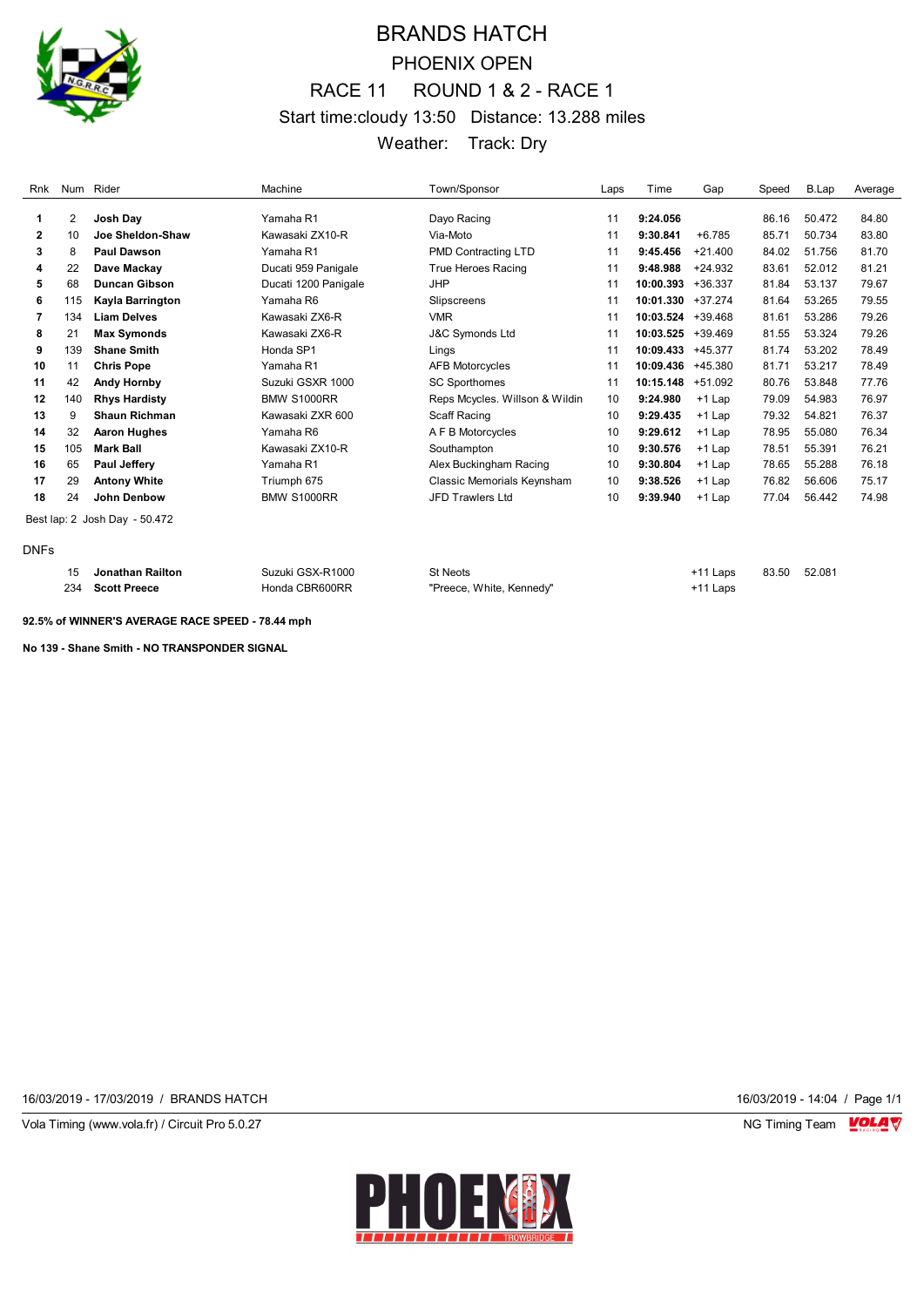

## BRANDS HATCH PHOENIX OPEN RACE 11 ROUND 1 & 2 - RACE 1 LAP TIMES

 **53.061** 53.226 53.651 **53.060** 53.182 **52.411** 52.906 **52.012** 53.504 53.629

Duncan Gibson

**START** 

 **54.004 53.235 53.221** 54.440 54.369 54.038 54.057 **53.137** 53.400

| Lap               | Time         | Lap            | Time             |
|-------------------|--------------|----------------|------------------|
| <b>Chris Pope</b> |              | 11             | 53.721           |
|                   | <b>START</b> |                |                  |
| $\mathbf{1}$      |              |                | Joe Sheldon-Shaw |
| $\overline{2}$    | 57.887       |                |                  |
| 3                 | 56.011       |                | <b>START</b>     |
| 4                 | 55.990       | 1              |                  |
| 5                 | 54.951       | 2              | 51.345           |
| 6                 | 54.436       | 3              | 51.075           |
| 7                 | 53.614       | 4              | 51.955           |
| 8                 | 53.678       | 5              | 51.886           |
| 9                 | 53.562       | 6              | 51.489           |
| 10                | 53.217       | $\overline{7}$ | 51.289           |
| 11                | 53.442       | 8              | 50.921           |
|                   |              | 9              | 50.734           |
|                   |              | 10             | 51.828           |
|                   | Dave Mackay  | 11             | 51.273           |
|                   |              |                |                  |
| <b>START</b><br>4 |              |                | John Denbow      |

|    | <b>START</b> |  |  |  |
|----|--------------|--|--|--|
| 1  |              |  |  |  |
| 2  | 56.987       |  |  |  |
| 3  | 57 271       |  |  |  |
| 4  | 56.442       |  |  |  |
| 5  | 57 174       |  |  |  |
| 6  | 56.777       |  |  |  |
| 7  | 56 948       |  |  |  |
| 8  | 57 345       |  |  |  |
| 9  | 57.451       |  |  |  |
| 10 | 57.671       |  |  |  |

|          | Jonathan Railton |
|----------|------------------|
|          | <b>START</b>     |
| 1        |                  |
| 2        | 52.081           |
| Josh Day |                  |
|          | <b>START</b>     |

Lap Time

| Aaron Hughes |
|--------------|
|              |

|    | <b>START</b> |
|----|--------------|
| 1  |              |
| 2  | 58.074       |
| 3  | 57.032       |
| 4  | 56.727       |
| 5  | 56.242       |
| 6  | 56.191       |
| 7  | 55.996       |
| 8  | 55.080       |
| 9  | 55.723       |
| 10 | 55 985       |

#### Andy Hornby

| <b>START</b> |        |  |
|--------------|--------|--|
| 1            |        |  |
| 2            | 56.409 |  |
| 3            | 55.929 |  |
| 4            | 56.001 |  |
| 5            | 55.972 |  |
| 6            | 54.340 |  |
| 7            | 53.848 |  |
| 8            | 54 271 |  |
| 9            | 54 705 |  |
| 10           | 54 526 |  |
| 11           | 54 721 |  |

## Antony White

| <b>START</b> |        |  |
|--------------|--------|--|
| 1            |        |  |
| 2            | 56.993 |  |
| 3            | 57.120 |  |
| 4            | 57.305 |  |
| 5            | 57 148 |  |
| 6            | 57837  |  |
| 7            | 57 225 |  |
| 8            | 56.870 |  |
| 9            | 56.920 |  |
| 10           | 56.606 |  |
|              |        |  |

16/03/2019 - 17/03/2019 / BRANDS HATCH 16/03/2019 - 14:02 / Page 1/2

Vola Timing (www.vola.fr) / Circuit Pro 5.0.27 NG Timing Team NG Timing Team NG Timing Team NG Timing Team NG

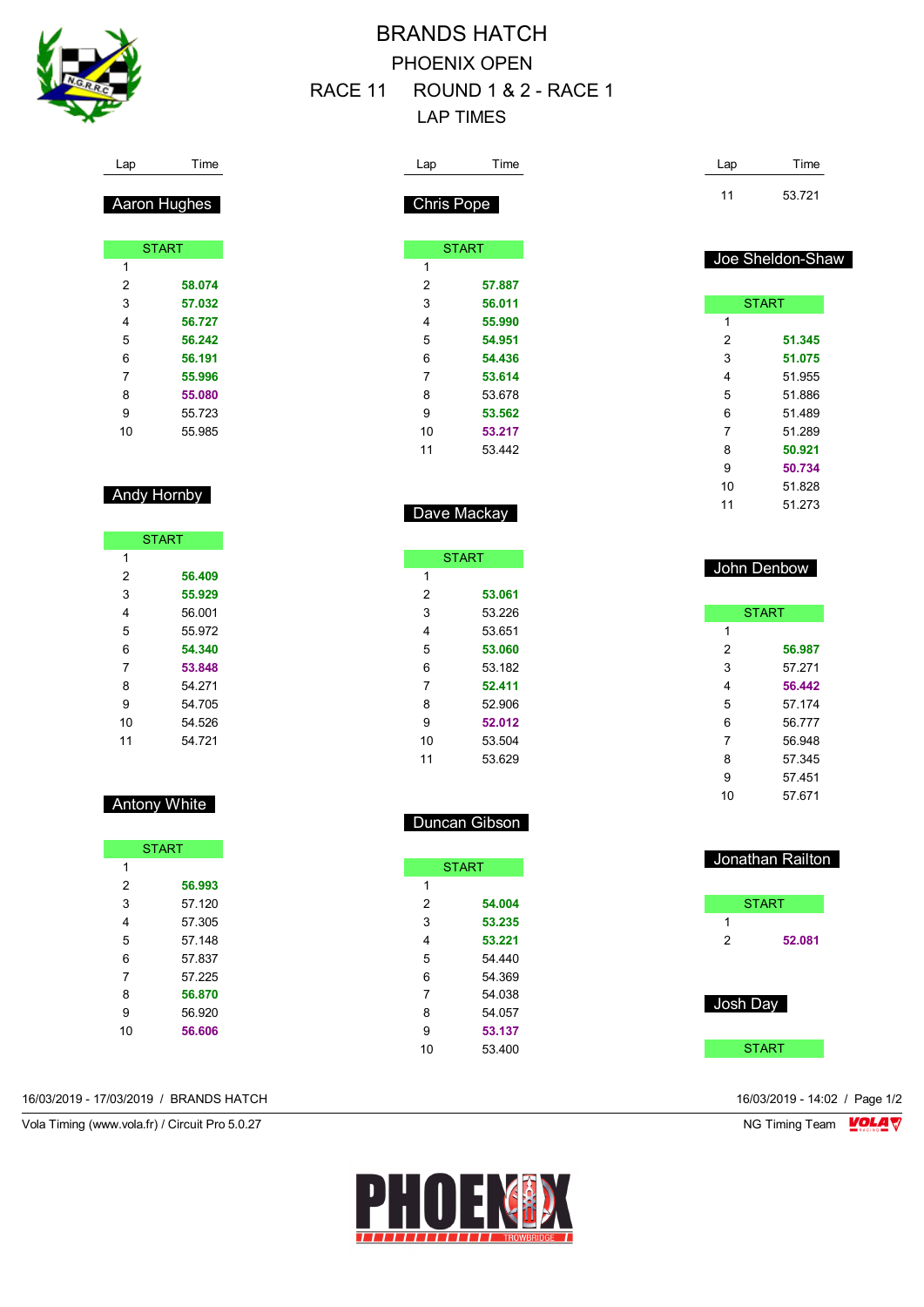#### BRANDS HATCH PHOENIX OPEN RACE 11 ROUND 1 & 2 - RACE 1 LAP TIMES

| Lap | Time   |
|-----|--------|
| 1   |        |
| 2   | 50.529 |
| 3   | 50.472 |
| 4   | 50.546 |
| 5   | 50.665 |
| 6   | 50825  |
| 7   | 50.573 |
| 8   | 50 711 |
| 9   | 51 210 |
| 10  | 51.487 |
| 11  | 51875  |

#### Kayla Barrington

|    | <b>START</b> |
|----|--------------|
| 1  |              |
| 2  | 54.114       |
| 3  | 54 233       |
| 4  | 55419        |
| 5  | 54 519       |
| 6  | 54 361       |
| 7  | 54.056       |
| 8  | 53.878       |
| 9  | 53.265       |
| 10 | 53.508       |
| 11 | 54.718       |
|    |              |

## Liam Delves

|    | <b>START</b> |
|----|--------------|
| 1  |              |
| 2  | 54.355       |
| 3  | 54 934       |
| 4  | 54 569       |
| 5  | 54 513       |
| 6  | 54 406       |
| 7  | 54.336       |
| 8  | 53.945       |
| 9  | 53.394       |
| 10 | 53.286       |
| 11 | 53 400       |

## Mark Ball

| <b>START</b> |        |  |
|--------------|--------|--|
| 1            |        |  |
| 2            | 57.077 |  |
| 3            | 56.677 |  |
| 4            | 56.429 |  |
| 5            | 55.986 |  |
| 6            | 56.802 |  |
| 7            | 55.583 |  |
| 8            | 55.940 |  |

| Time         |
|--------------|
| 55.886       |
| 55.391       |
|              |
|              |
| Max Symonds  |
| <b>START</b> |
|              |
| 54.429       |
| 54 838       |
| 55.102       |
| 54.583       |
| 53.996       |
| 54 479       |
| 53.784       |
| 53.324       |
| 54.077       |
| 54 259       |
|              |
|              |

## Paul Dawson

|    | <b>START</b> |
|----|--------------|
| 1  |              |
| 2  | 53.789       |
| 3  | 52.514       |
| 4  | 52 811       |
| 5  | 52.609       |
| 6  | 51.874       |
| 7  | 52 044       |
| 8  | 51.756       |
| 9  | 51.915       |
| 10 | 52.267       |
| 11 | 52 636       |
|    |              |

## Paul Jeffery

| <b>START</b> |        |  |  |  |  |  |  |  |  |  |
|--------------|--------|--|--|--|--|--|--|--|--|--|
| 1            |        |  |  |  |  |  |  |  |  |  |
| 2            | 56.986 |  |  |  |  |  |  |  |  |  |
| 3            | 56.554 |  |  |  |  |  |  |  |  |  |
| 4            | 56 970 |  |  |  |  |  |  |  |  |  |
| 5            | 56 938 |  |  |  |  |  |  |  |  |  |
| 6            | 55.441 |  |  |  |  |  |  |  |  |  |
| 7            | 55 467 |  |  |  |  |  |  |  |  |  |
| 8            | 55 717 |  |  |  |  |  |  |  |  |  |
| 9            | 56 085 |  |  |  |  |  |  |  |  |  |
| 10           | 55.288 |  |  |  |  |  |  |  |  |  |

# Rhys Hardisty

START **ST** 

| Time   |  |  |  |  |  |  |
|--------|--|--|--|--|--|--|
| 57.033 |  |  |  |  |  |  |
| 56.052 |  |  |  |  |  |  |
| 56.071 |  |  |  |  |  |  |
| 56 169 |  |  |  |  |  |  |
| 55.484 |  |  |  |  |  |  |
| 55.268 |  |  |  |  |  |  |
| 54.983 |  |  |  |  |  |  |
| 55 224 |  |  |  |  |  |  |
| 55.359 |  |  |  |  |  |  |
|        |  |  |  |  |  |  |

#### Scott Preece

**START** 

## Shane Smith

|    | <b>START</b> |
|----|--------------|
| 1  |              |
| 2  | 57.103       |
| 3  | 55.337       |
| 4  | 55.567       |
| 5  | 55 541       |
| 6  | 53.785       |
| 7  | 53.674       |
| 8  | 53.608       |
| 9  | 53.562       |
| 10 | 53.424       |
| 11 | 53.202       |
|    |              |

## Shaun Richman

|    | <b>START</b> |
|----|--------------|
| 1  |              |
| 2  | 57.293       |
| 3  | 56.980       |
| 4  | 56.531       |
| 5  | 56.072       |
| 6  | 56.365       |
| 7  | 55.809       |
| 8  | 54.821       |
| 9  | 55.634       |
| 10 | 55.490       |
|    |              |

16/03/2019 - 17/03/2019 / BRANDS HATCH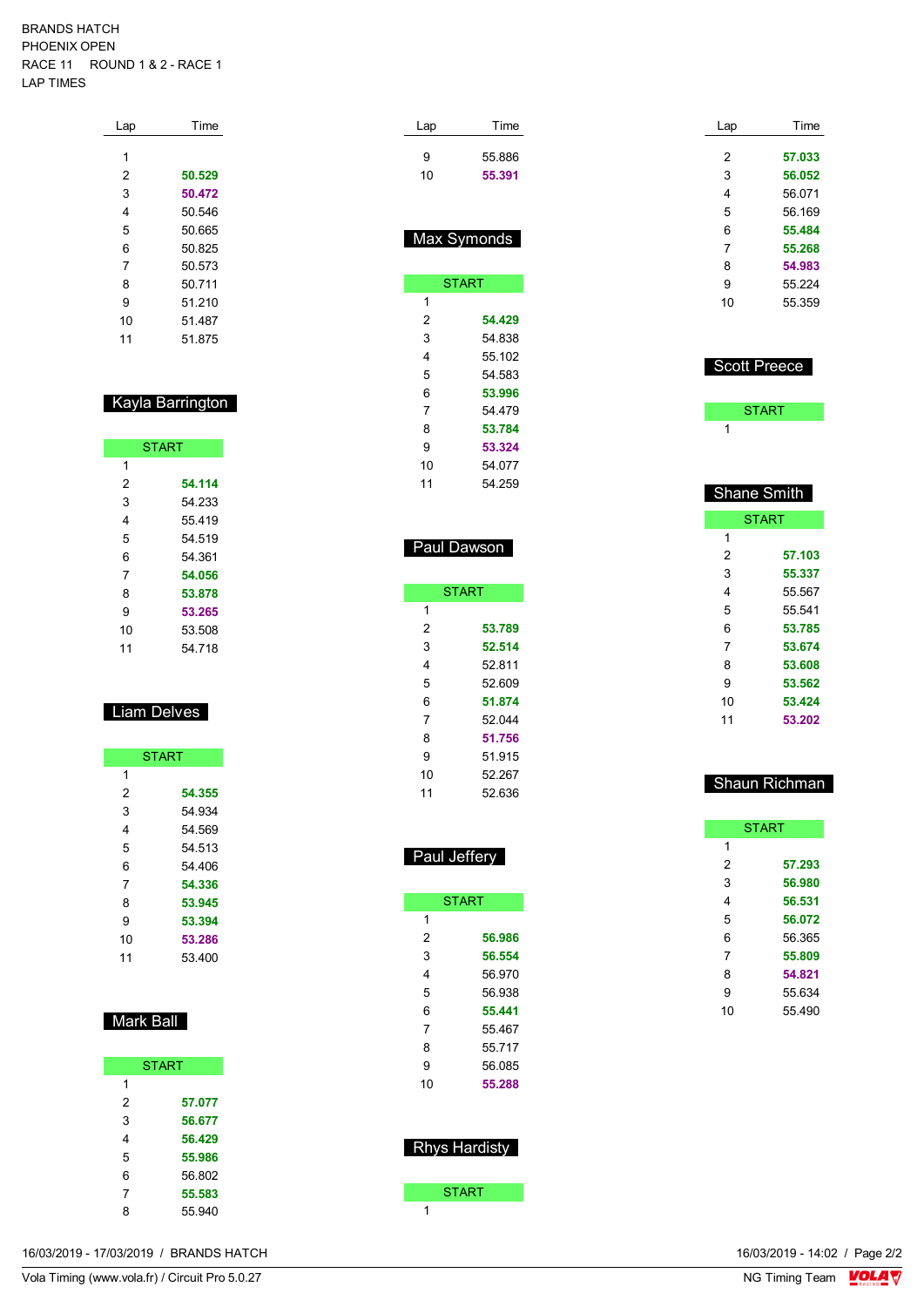

# BRANDS HATCH PHOENIX OPEN RACE 11 ROUND 1 & 2 - RACE 1 LAP CHART

|                   | 1.             | 2. | 3. | 4. | 5.  | 6.  | 7.  | 8.  | 9.  | 10. | 11. | 12. | 13. | 14. | 15. | 16. | 17. | 18. | 19. | 20. |
|-------------------|----------------|----|----|----|-----|-----|-----|-----|-----|-----|-----|-----|-----|-----|-----|-----|-----|-----|-----|-----|
| Start             |                |    |    |    |     |     |     |     |     |     |     |     |     |     |     |     |     |     |     |     |
| Lap 1             | $\mathbf{2}$   | 15 | 10 | 22 | 115 | 21  | 8   | 134 | 32  | 11  | 68  | 140 | 42  | 9   | 29  | 139 | 105 | 65  | 24  | 234 |
| Lap2              | $\overline{2}$ | 10 | 15 | 22 | 115 | 8   | 21  | 134 | 68  | 140 | 11  | 32  | 42  | 29  | 9   | 139 | 105 | 65  | 24  |     |
| Lap <sub>3</sub>  | $\overline{2}$ | 10 | 22 | 8  | 115 | 21  | 68  | 134 | 140 | 11  | 42  | 139 | 32  | 105 | 29  | 9   | 65  | 24  |     |     |
| Lap <sub>4</sub>  | $\overline{2}$ | 10 | 22 | 8  | 115 | 68  | 21  | 134 | 140 | 11  | 139 | 42  | 32  | 105 | 9   | 65  | 29  | 24  |     |     |
| Lap <sub>5</sub>  | $\mathbf{2}$   | 10 | 22 | 8  | 115 | 68  | 21  | 134 | 11  | 139 | 140 | 42  | 32  | 105 | 9   | 65  | 29  | 24  |     |     |
| Lap6              | $\mathbf{2}$   | 10 | 22 | 8  | 115 | 68  | 21  | 134 | 11  | 139 | 42  | 140 | 32  | 9   | 105 | 65  | 24  | 29  |     |     |
| Lap <sub>7</sub>  | $\mathbf{2}$   | 10 | 8  | 22 | 115 | 68  | 21  | 134 | 11  | 139 | 42  | 140 | 32  | 105 | 9   | 65  | 24  | 29  |     |     |
| Lap <sub>8</sub>  | $\mathbf{2}$   | 10 | 8  | 22 | 115 | 68  | 21  | 134 | 11  | 139 | 42  | 140 | 32  | 9   | 105 | 65  | 24  | 29  |     |     |
| Lap <sub>9</sub>  | $\mathbf{2}$   | 10 | 8  | 22 | 115 | 68  | 21  | 134 | 11  | 139 | 42  | 140 | 32  | 9   | 105 | 65  | 29  | 24  |     |     |
| Lap <sub>10</sub> | $\mathbf{2}$   | 10 | 8  | 22 | 115 | 68  | 21  | 134 | 11  | 139 | 42  | 140 | 9   | 32  | 105 | 65  | 29  | 24  |     |     |
| Lap 11            | $\mathbf{2}$   | 10 | 8  | 22 | 68  | 115 | 134 | 21  | 139 | 11  | 42  |     |     |     |     |     |     |     |     |     |

16/03/2019 - 17/03/2019 / BRANDS HATCH 16/03/2019 - 14:02 / Page 1/1

Vola Timing (www.vola.fr) / Circuit Pro 5.0.27 **NG Timing Team Monet Account Property**